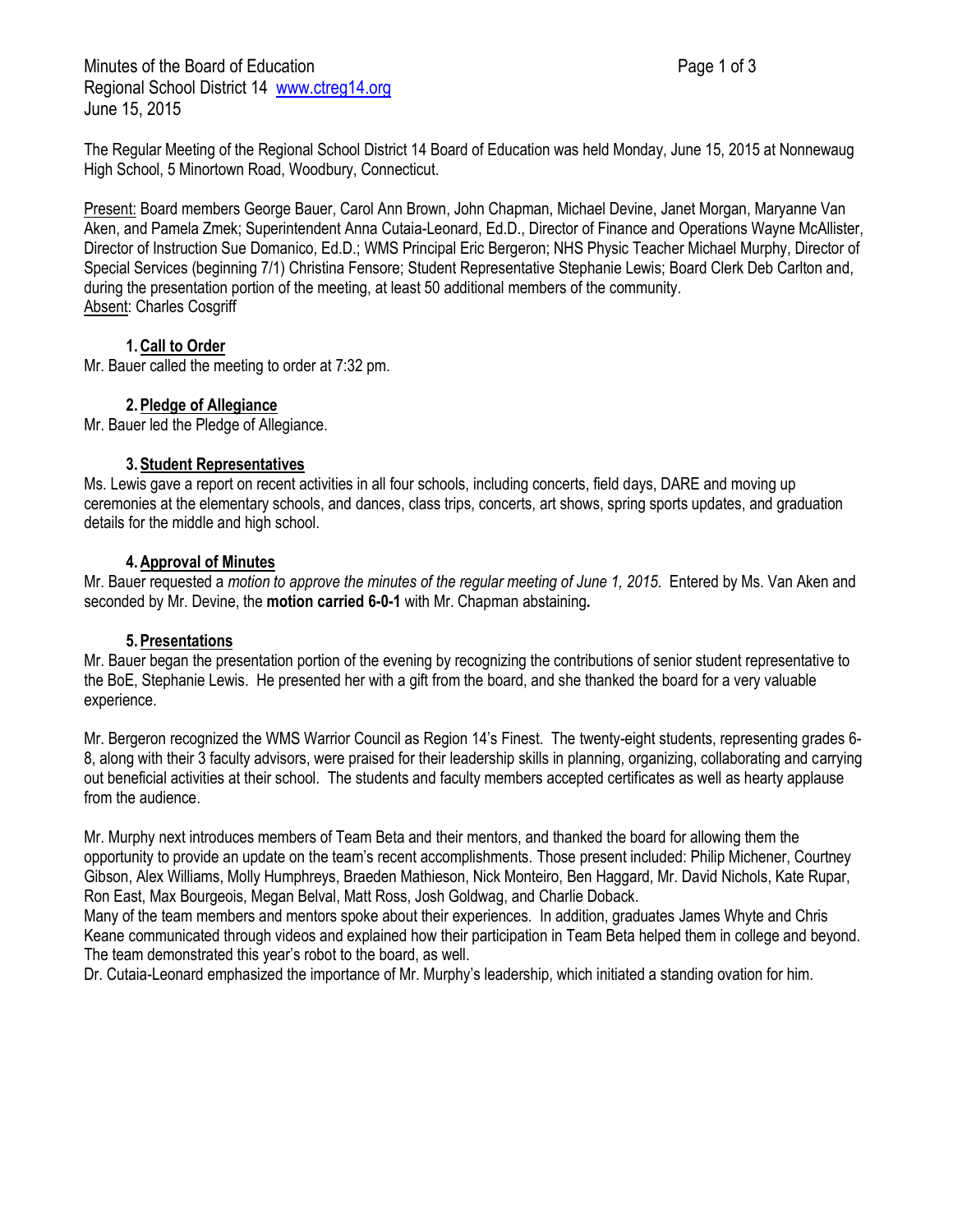## **6. Information and Proposals**

#### A.Board Committee Reports

Ad hoc Safety: Ms. Van Aken reported the committee met today and saw a demonstration of the external camera system, for which she thanked Mr. Paul Ciotti. The committee also had an update regarding Social Sentinel, and heard that 350 volunteers have been background checked.

## B.Superintendent's Report

Dr. Cutaia-Leonard introduced Christina Fensore, who will assume her role as Director of Special Services on July 1. Ms. Fensore expressed how pleased she is to be joining the Region 14 leadership team.

Dr. Cutaia-Leoard offered an update on the results of her entry plan meetings. She thanked the upwards of 250 school and community members for the open and honest communication about what is working well in the district, and what is not, and what needs to be done moving forward. She reviewed the four board goals, stressed that baseline data is needed, and highlighted four areas consistently mentioned as Region 14's strengths: the students, staff, supportive school environment, and the Agriscience program. She heard areas to work on, and they were: communication, consistent leadership, community unity, curriculum/programming, district goals, educational values, and the extent to which Region 14 is valued. Her next steps will include a theory of action, district improvement plan, and enhanced communication.

#### C. Board chair's comments

Mr. Bauer noted the next board workshop, a follow up meeting, on Monday, 6/22, at 6 pm.

#### **7.Privilege of the Floor**

Bob Kolesnik, Woodbury, reiterated his desire to serve as the board's legal counsel. He can deliver the things in Dr. Cutaia-Leonard's presentation, in terms of buy-in and trust. He is passionate about wanting to be the board's attorney, not because he needs the work but because he wants it. He feels the board needs to analyze how much legal work it has – if it has more than his firm can handle, then too much in the way of legal services are being used, he thinks. He understands it would be difficult to change from the lawyer who has competently served us to date.

## **8.New Business Requiring Board Action**

Mr. Chapman entered a *motion that the Region 14 Board of Education approve the Educator Evaluation Program as presented.* Seconded by Ms. Van Aken, the **motion carried 7-0.**

Mr. Chapman entered a *motion that the Region 14 Board of Education approve the Administrator Evaluation and Support Plan as presented.* Seconded by Ms. Van Aken, the **motion carried 7-0.**

## **9. Future Meetings**

Mr. Bauer reviewed upcoming meetings:

- A. Monday, July 6, 2015, BoE Reorganizational Meeting, 7:30 pm, BES
- B. Monday, August 17, 2015, BoE Regular Meeting, 7:30 pm, NHS LMC

#### **10. Executive Session**

Ms. Van Aken entered a *motion that the Board of Education enter Executive Session for the purpose of a personnel matter; specifically, the Superintendent's evaluation.* Seconded by Mr. Chapman, the **motion carried 7-0.**

Mr. Bauer called the session to order at 9:10 pm. Also present were Ms. Brown, Mr. Chapman, Mr. Devine, Ms. Morgan and Ms. Van Aken. Mr. Cosgriff and Ms. Zmek were absent.

Executive session concluded at 10:28 pm.